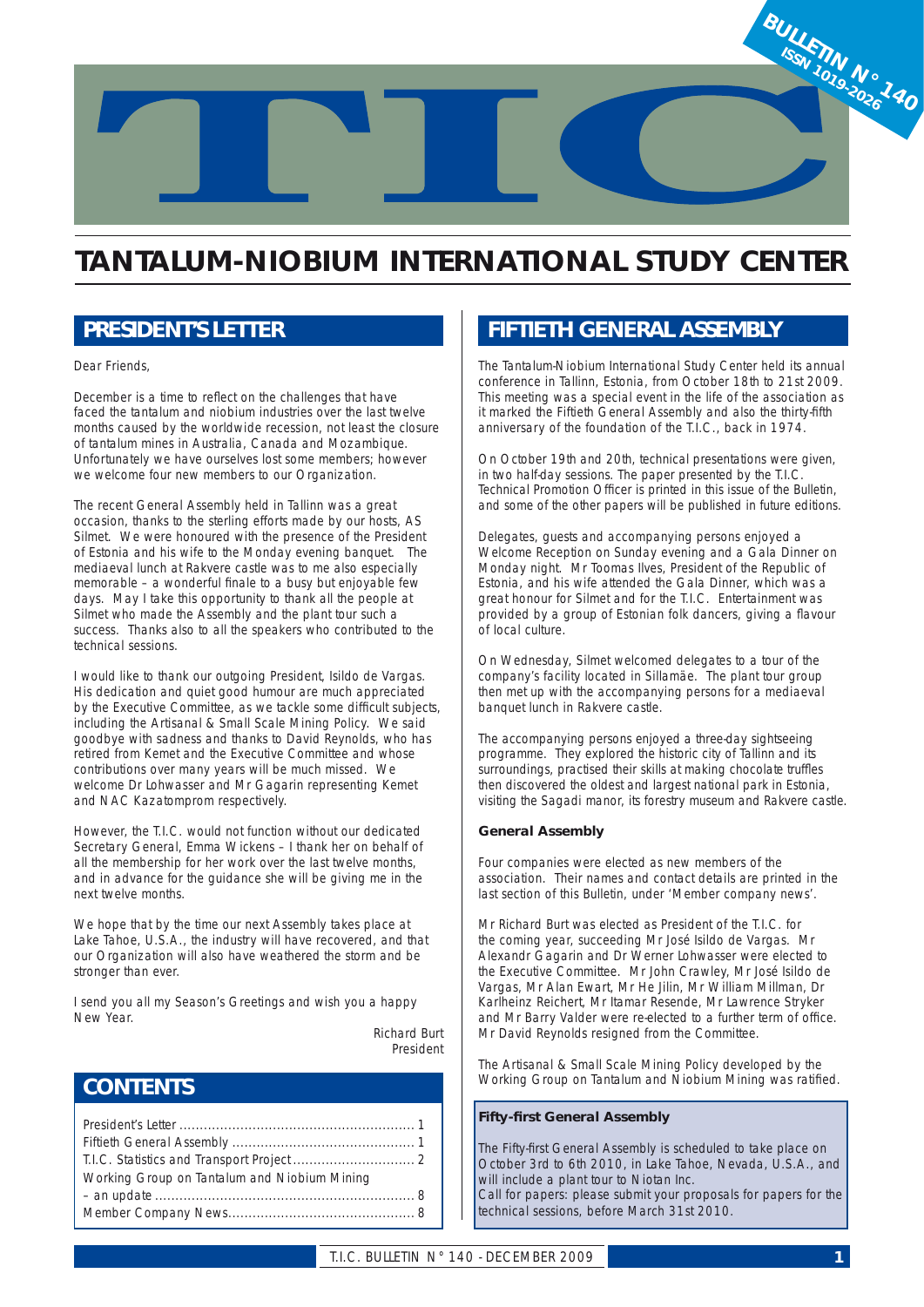## *T.I.C. STATISTICS AND TRANSPORT PROJECT*

*This article is taken from the paper given by Mr Ulric Schwela,*  Technical Promotion Officer of the T.I.C., on October 20th 2009, *as part of the Fiftieth General Assembly held in Tallinn, Estonia.*

## *STATISTICS*

## **COLLECTION METHOD**

Statistics are collected to show the industry the main trends in tantalum and niobium production and consumption. They are considered to cover the vast majority of material in the industry. They only contain data from T.I.C. members, not outside companies. For reasons of confidentiality the T.I.C. may not verify the data reported and has to rely on the reports being correct, with only the independent collector SFC Group reviewing reports for obvious errors. No figures can be estimated or added in for any reason. With co-operation from all the members the statistics will be the best possible. Collection requests are issued quarterly, to facilitate a routine and timely response; results are then circulated as soon as available. The confidentiality of the data is protected as each company reports its data directly to SFC Group; this company consolidates the data for each category before releasing a report to the T.I.C.

### **STATISTICS OVERVIEW**

The statistics collected from T.I.C. member companies over the past year are reviewed in comparison with the statistics for the previous six years.

Between 2003 and 2008 the T.I.C. only reported results for the two half-year periods January-June (H1) and July-December (H2), except for capacitor producers' receipts where figures were reported quarterly. Since 2009, the T.I.C. reports all figures quarterly. However, for comparability with previous years, the figures presented for this year are still shown as a six-month period (2009 H1).

## *TANTALUM*

## **PRIMARY PRODUCTION**



*Figure 1: Tantalum primary production ('000 lb Ta<sub>2</sub>O<sub>2</sub>)* 

One of the companies that must report its figures before the results can be released failed to do so for the fourth quarter of 2008, hence no data is available for 2008 H2. The value shown in the graphs for 2008 H2 is an estimate. It has been assumed that the figures for that period lie half-way between

2008 H1 and 2009 H1. This assumption is believed to be conservative given that production cut-backs only began in the last month of that six-month period.

For the past year attention has been turned towards the economic downturn. At the time of the previous General Assembly, the mood was still overtly buoyant and the statistics looked rosy, giving little cause for concern. A year later the numbers tell a different story: while tin slag and 'other' concentrates have remained stable, the production of tantalum concentrates has plummeted to less than a third of the average production level for 2003-2008. Tantalum concentrates currently constitute about 45% of the total tantalum primary production, the balance taken up equally by tin slag and other concentrates.

In December 2008 Talison announced that tantalum production was going to cease at the Wodgina mine, soon followed by news of the Tanco mine in Canada and Noventa's Marropino mine in Mozambique halting operations too. Talison's Greenbushes mine had been put on care and maintenance in 2006, causing the drop in production which was until recently taken up by other producers.

Annualised total primary production is down an estimated (due to 2008 H2 data) 47% on the same period five years earlier. Tantalum concentrates provided on average 74% (fluctuating between 60% and 82%) of the total production during 2004- 2008 and are now down to 45% of the total.



#### **PROCESSORS' RECEIPTS**

*Figure 2: Tantalum processors' receipts ('000 lb Ta<sub>2</sub>O<sub>5</sub>)* 

Processors' receipts curiously rose to a seven-year peak in 2008 H2, just as the economic problems began to impinge on this industry. This could be attributed to the delay from the time orders are placed to them being delivered to processors. In 2009 H1 receipts dropped by a third.

Primary raw materials have averaged 75% of the total during 2003-2008 but have now dipped slightly to 65% of the total. Although the secondary materials have increased their proportion, they too have dropped a little and hold at 2007 levels, indicating a more stable demand in this area.

At the beginning of 2008 the figures indicated that the supply deficit of 2006 was restored, however production then dropped in 2009 to create an even greater apparent deficit. The ratio of production to receipts is to some extent cyclical due to the lag between production appearing in the statistics and the receipts appearing later. Also TPP '4. Total' does not include synthetic concentrates whereas TPR '1. Primary Raw Materials'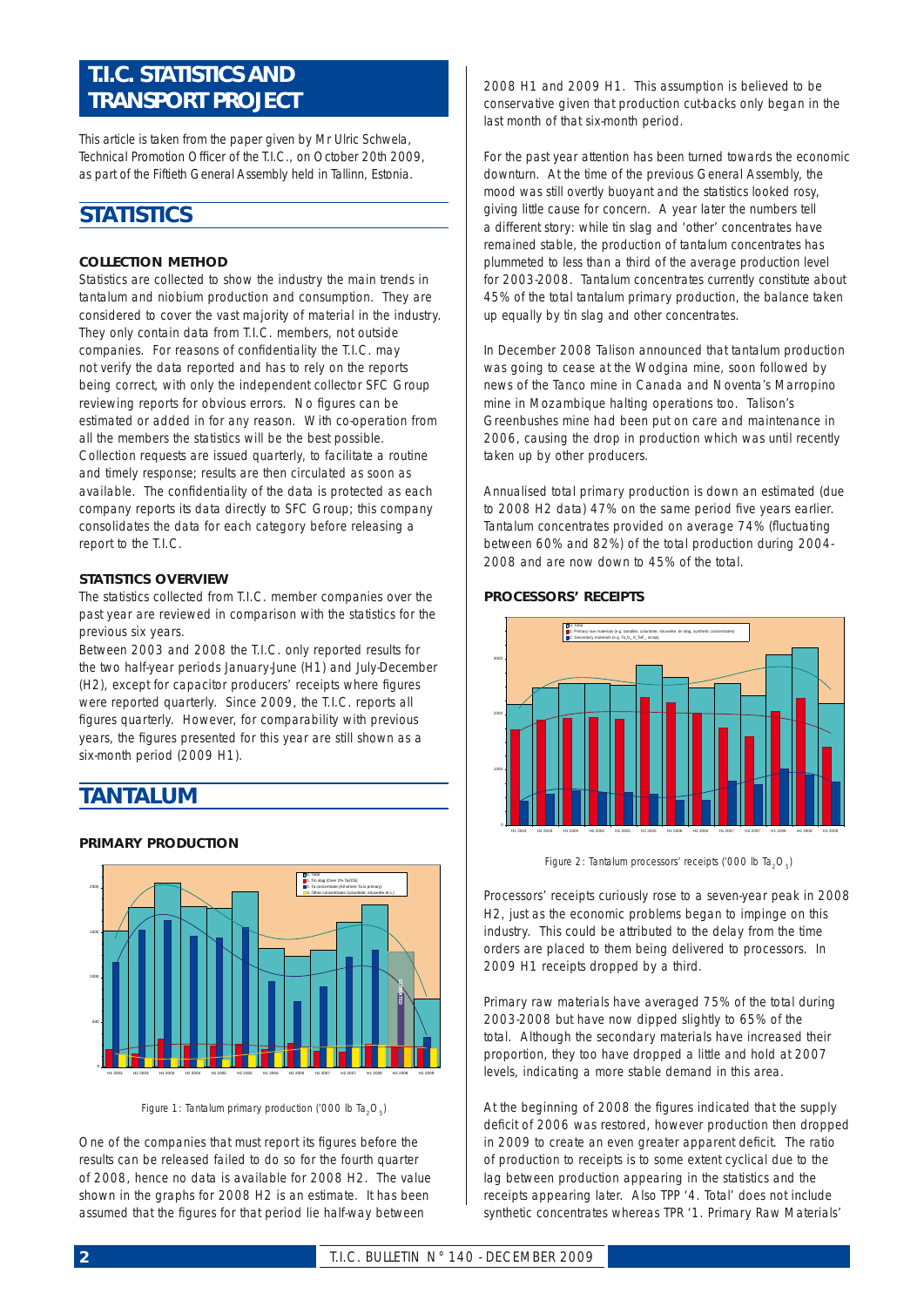does include them so processors' receipts will often be greater, therefore this deficit should not cause undue alarm.



*Figure 3: Tantalum total primary production versus processors' receipts of primary raw materials ('000 lb Ta<sub>2</sub>O<sub>5</sub>)* 

Nevertheless the scale of the deficit can not be sustained in the long term even should processors hold significant raw material stocks, primary production and processors' receipts have to come together again. The ratio has averaged 0.81 during 2004-2008 (varying from 0.56 to 1.06) but production only matched 53% of receipts for 2009 H1.

### **PROCESSORS' SHIPMENTS**



*Figure 4: Tantalum processors' shipments ('000 lb Ta)*

Last year there was good news in that processor shipments had reached an all time high in 2008 H1. However, the figure dropped by 11% in 2008 H2 followed by a 33% drop in 2009 H1. Current total shipments are still comparable to 2003 although the composition has changed significantly since then, notably with capacitor-grade tantalum powder dropping from 40% to 19% of total shipments. Tantalum chemicals are now the largest component of processor shipments (27%) although this may partly be due to the current unsettled economic conditions. 2003 2009 H1



*Figure 5: Tantalum processors' shipments in 2003 and 2009 H1*

The quarterly figures for 2009 also show that all but the smallest category have risen from Q1 to Q2, recovering by varying degrees from 27% to 68%.



*Figure 6: Tantalum processors' shipments – different scale ('000 lb Ta)*

That the capacitor-grade powder shipments are no longer the preponderant tantalum product can be seen in the above graph, as capacitor powder is now of the same order of magnitude as the other products and no longer off the scale.



*Figure 7: Tantalum processors' receipts versus processors' shipments ('000 lb Ta2O5)*

Processor shipments continue to exceed receipts as they have done since 2003. The deficit in receipts was particularly marked in 2006 due to the changes to the Sons of Gwalia contracts and the closure of the Greenbushes mine coinciding with an increase in processor shipments. Over the 2003-2008 period, 31.000.000 lb of  $Ta_2O_5$  have been received compared to 38.000.000 lb Ta<sub>2</sub>O<sub>5</sub> shipped, confirming that stocks have been available and must necessarily have been put to use.

### **CAPACITOR PRODUCERS' RECEIPTS**



*Figure 8: Tantalum capacitor producers' receipts ('000 lb Ta)*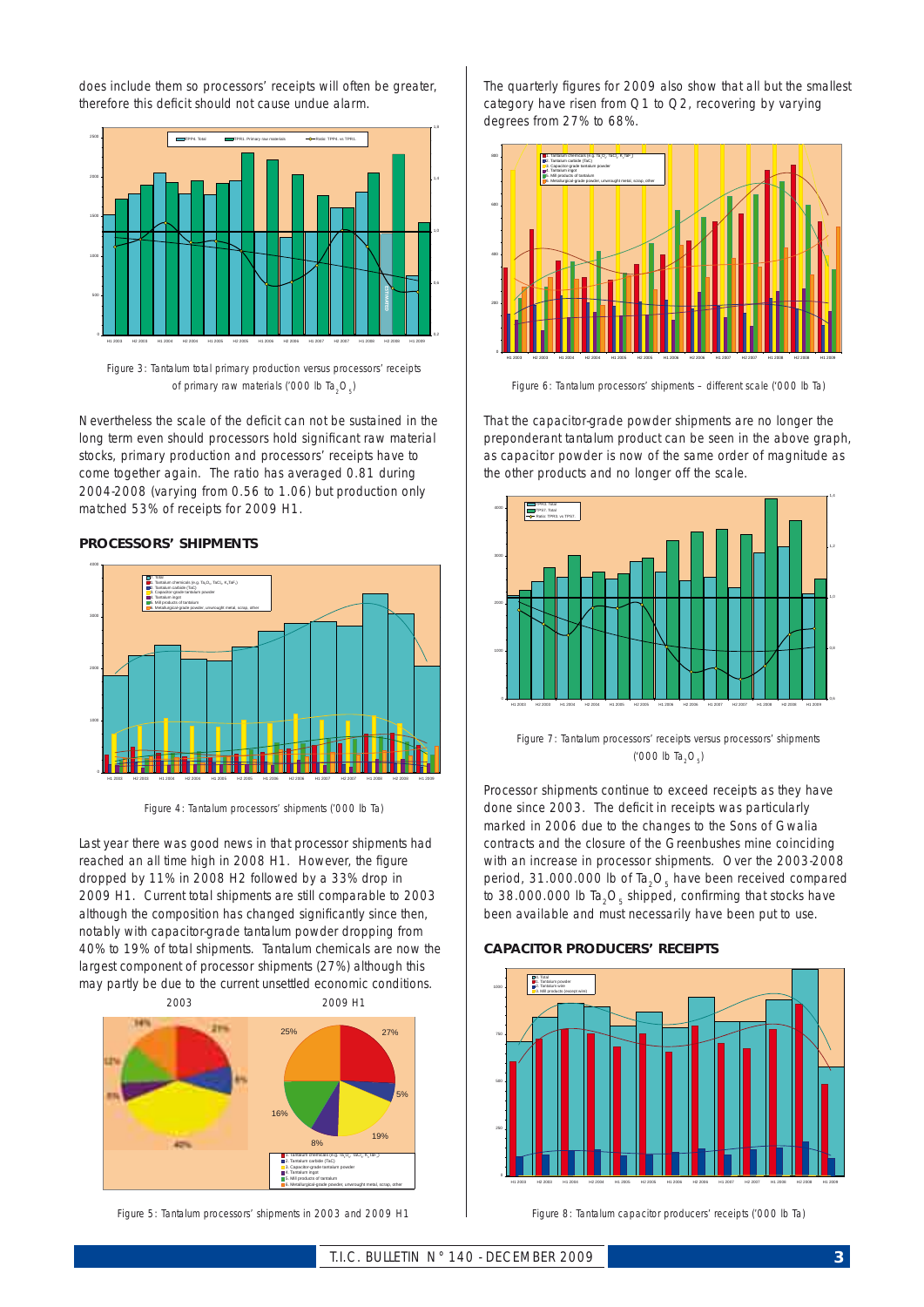

*Figure 9: Tantalum processors' shipments of capacitor-grade powder versus capacitor producers' receipts of tantalum powder ('000 lb Ta)*

There has been a major drop for 2009 H1 of nearly 50% versus the preceding figures in 2008 H2. Powder receipts for 2009 H1 exceed shipments, bucking the trend which had seen a surplus of powder shipments grow steadily to exceed receipts by over 40%.



*Figure 10: Tantalum capacitor producers' receipts: powder versus wire ('000 lb Ta)*

Previously the capacitor producers' receipts for both powder and wire were increasing, more so for wire thus narrowing the gap and decreasing the powder/wire ratio in line with the diminishing capacitor form factor. While the ratio trend remains the same, the near-halving of powder receipts in 2009 H1 has led to a zero-growth trend-line for powder receipts over the past six years.



*Figure 11: Tantalum capacitor consumption (estimated), by world region (millions of units)*

The drop in capacitor consumption observed for 2008 H1 nearly held steady through 2008 H2, however 2009 H1 shows a major drop and particularly for Europe where a drop of more than 50% is observed.

## *NIOBIUM*

## **PRIMARY PRODUCTION**



*Figure 12: Niobium primary production ('000 000 lb Nb<sub>2</sub>O<sub>c</sub>)* 

The niobium industry was affected by the economic slow-down earlier than the tantalum industry: production started dipping after a peak in 2007 H2, although for 2008 the decline was moderate, then production halved in 2009 H1. The expansion plans announced by the major producer CBMM in 2007 and 2008 had to be put on hold until demand recovered.



*Figure 13: Niobium primary production from tantalite, struverite, tin slag (not including pyrochlore and columbite) ('000 000 lb Nb<sub>2</sub>O<sub>5</sub>)* 

As pyrochlore production has been scaled back, the figures indicate that other niobium-containing materials have taken a slightly greater share of the supply, surpassing the symbolic 1% mark for the first time in over seven years.

## **PROCESSORS' SHIPMENTS**



*Figure 14: Niobium processors' shipments ('000 000 lb Nb)*

Niobium processor shipments peaked in 2008 H1, mainly due to HSLA FeNb whose proportion had increased to 91% of total niobium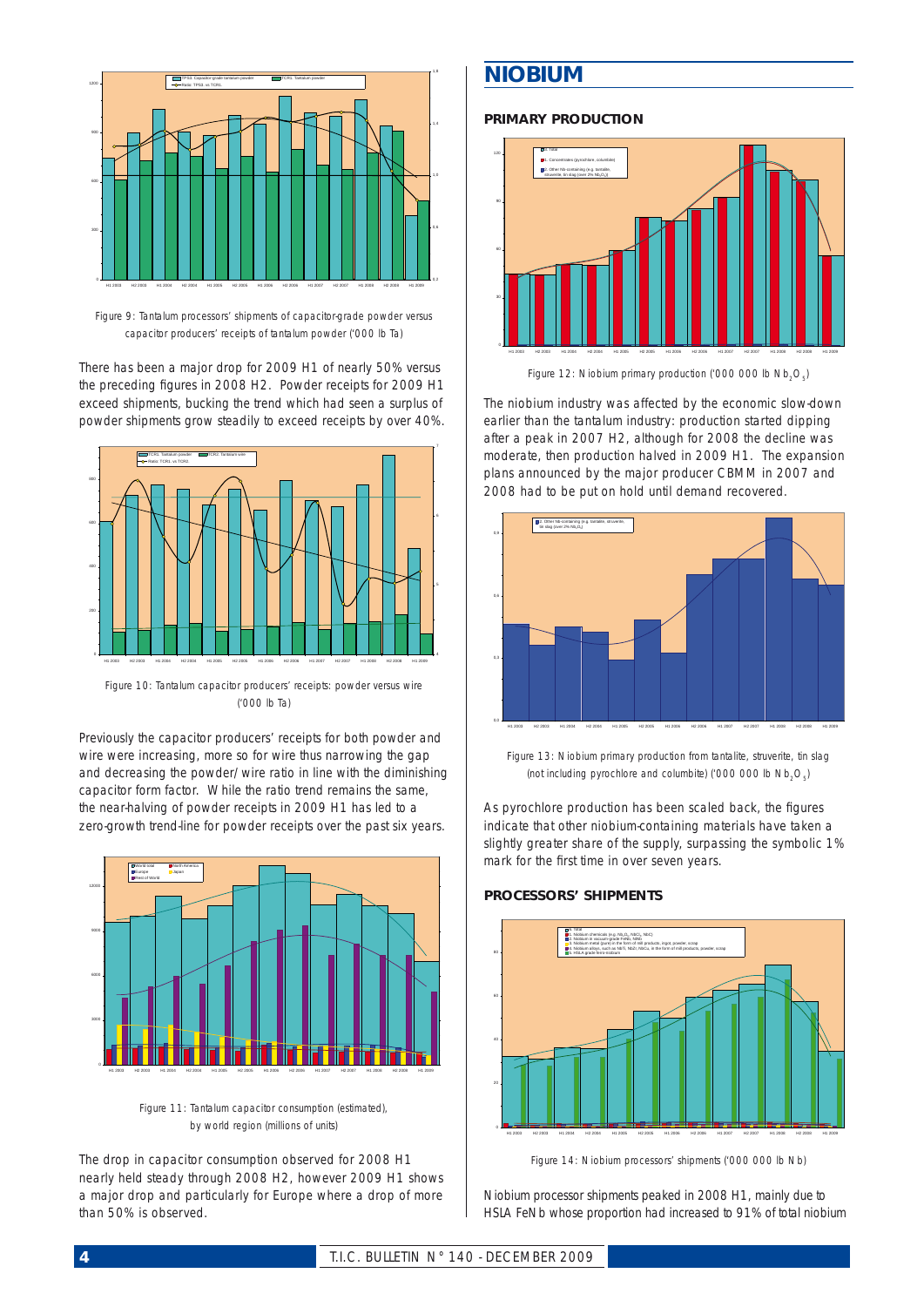shipments. Although shipments dropped steadily over the following year, HSLA FeNb held its preeminent share which is now 89%.



*Figure 15: Niobium processors' shipments other than HSLA-grade ferro-niobium ('000 000 lb Nb)*

Removing HSLA FeNb from the picture we see that the next biggest category is niobium chemicals, with demand remaining strong in the face of the down-turn. Unlike tantalum, the landscape of niobium processor shipments has not changed markedly since 2003. Only niobium alloys (NbTi, NbZr, NbCu) have slightly increased their share of shipments (back in 2006).



*Figure 16: Niobium primary production versus processors' shipments ('000 000 lb Nb2O5)*

During 2003-2005 there was a small deficit in supply which was more than compensated by the major expansion in production that followed. This production expansion overshot expectations and resulted in a 35% oversupply in 2007 H2 after which production was scaled back. Just as demand rose in 2008 H1 to meet supply, the change in the economy sent demand plummeting and it is remarkable that production was able to adjust quickly to these challenging conditions, resulting in supply remaining within 5-25% above demand.

## *STATISTICS CONCLUSION*

The closure during the past year of three major mines producing tantalum concentrates has reduced the production level to approximately a third of that of the previous year. Although processors' receipts have dropped to two thirds of the previous year's level, the tantalum production is currently barely more than half the tantalum receipts. Tantalum processors' shipments have similarly dropped by a third, however there are signs of recovery from 2009 Q1 to Q2. Capacitor producers' receipts are down to just over half the level of the year before although also here there are signs of recovery.

Niobium primary production has been cut back in response to demand and is just over half that of last year. Niobium

processors' shipments are similarly reduced by a third, mainly due to a big drop in HSLA FeNb output; other niobium processor categories are faring better and there are cautious signs of recovery from 2009 Q1 to Q2.

## *TRANSPORT PROJECT*

A radioactive materials transport problem first manifested itself for the tantalum industry around 2002 and was the original impetus for the formation of the T.I.C. Transport Committee. The efforts to resolve this problem follow three avenues:

- Long-Term: working to alleviate the causes by ensuring the regulations are appropriate to the risk posed by tantalum raw materials
- Medium-Term: identifying and addressing the way in which the regulations indirectly result in delays and denials of shipment
- Short-Term: alleviating the symptoms of delay and denial by helping T.I.C. members directly

The Transport Committee has chiefly worked by e-mail and conference calls, plus a committee meeting once a year in combination with the General Assembly, the first committee meeting being in Philadelphia in 2004. Member companies are always welcome to join the Transport Committee in order to share their experience and provide input on future activity.

Given the transport difficulties there is the possibility that some companies may consider getting around this by not transporting in accordance with regulations. Clearly this would be a shortsighted policy which could damage the industry's reputation and the T.I.C. strongly discourages members from considering any action that is not in accordance with regulations. All members should strive to operate transparently and in open dialogue with the carriers and authorities.

## *LONG-TERM WORK: TRANSPORT REGULATIONS*

The International Atomic Energy Agency (IAEA) is the United Nations (UN) agency which has a mandate 'to accelerate and enlarge the contribution of atomic energy to peace, health and prosperity throughout the world.' Included in this mandate is the authorisation 'To establish or adopt, .... standards of safety for protection of health and minimization of danger to life and property (including such standards for labour conditions)'. This in time led the IAEA being tasked to draft recommendations on radioactive material transport regulations, regulations which first appeared in 1961 and have since undergone continual review to keep them up to date. The latest edition of the regulations (TS-R-1) was published in 2009 and can be downloaded for free. The aims of the T.I.C. in this long-term work have been to:

- i. demonstrate the safety of Class 7 tantalum raw materials transported in accordance with the regulations;
- ii. share the transport study findings in an appropriate scientific environment;
- iii. encourage the amendment of the current transport exemption value from 10 Bq/g to a higher value more appropriate to the risk posed by these materials.

The first two points have been achieved, leaving the third and most important point to be achieved.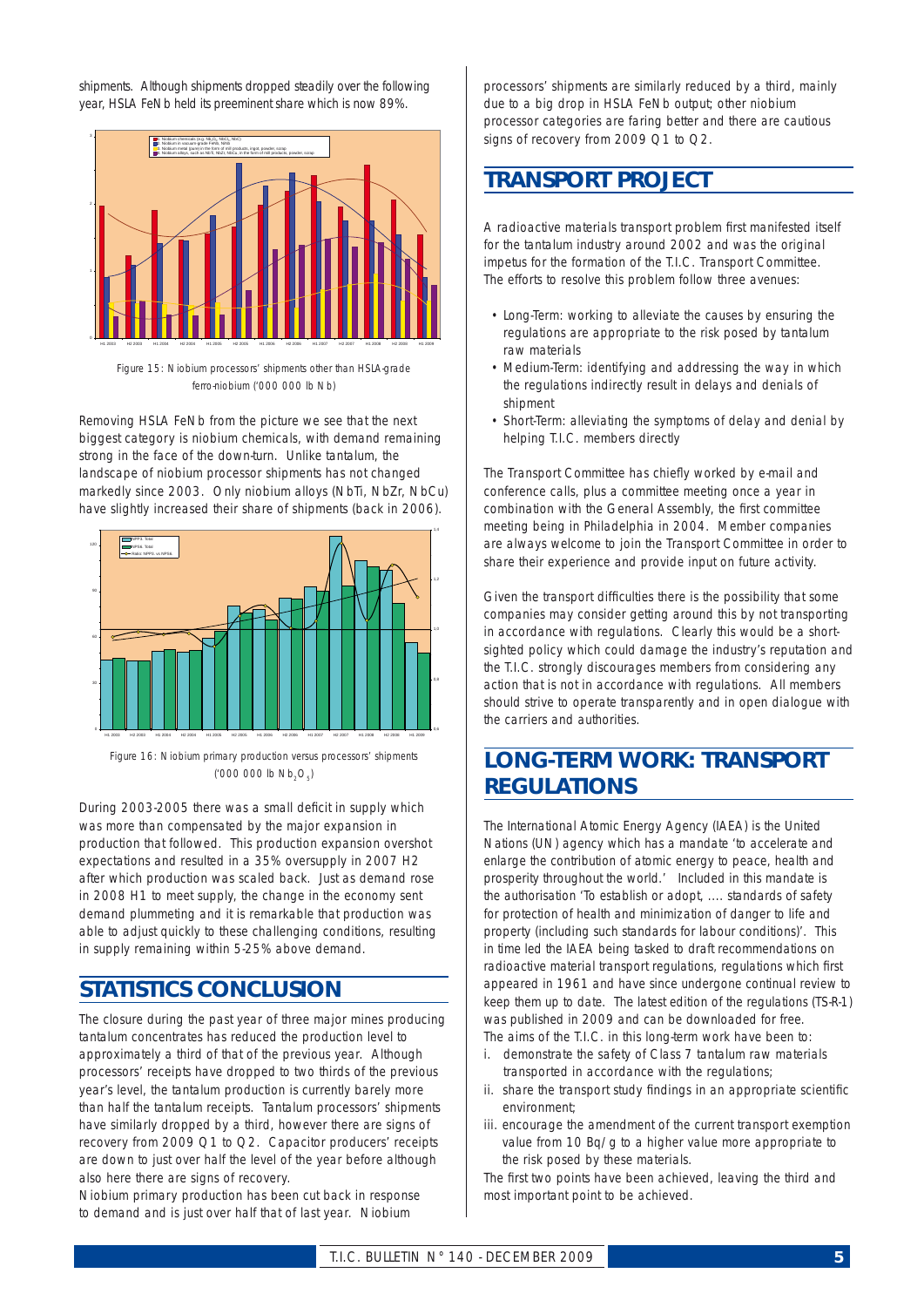### **T.I.C. Study on Tantalum Transport Safety**

In 2004 the T.I.C. commissioned a study into the transport of tantalum raw materials (specifically tantalite and tin slag) which was completed in April 2007. The main objectives of this study were to determine the radiological characteristics of these materials and to evaluate the potential radiological exposures associated with normal transport and in the event of an accidental spill. The study was carried out by SENES Consultants Limited, with support from a number of T.I.C. member companies for the analysis and gamma radiation surveys. The radiological dose assessments described in the report provide assurance to the tantalum industry and to its shippers that the doses arising from the transport of tantalum raw materials are low and well within international norms for both transport workers and members of the public. Further details of this study can be obtained from the T.I.C.

### **IAEA NORM CRP**

Coordinated Research Programmes (CRP) are a way by which the IAEA stimulates research in selected fields to contribute to the peaceful uses of nuclear energy and the results are made freely available.

In 2005 a recommendation was made within the IAEA to examine the adequacy of the safety standards pertaining to the transport of Naturally Occurring Radioactive Material (NORM), which led to the creation of the CRP on the 'Appropriate Level of Regulatory Control for the Safe Transport of NORM'. Proposals for studies were submitted by nine countries: Brazil, Canada, France, Germany, Iran, Israel, Romania, the United Kingdom and the USA, of which the Canadian study was actually the T.I.C. study mentioned above. The T.I.C. could not submit the study independently and the Canadian authorities kindly agreed to submit it on the T.I.C.'s behalf.

The CRP held a preparatory meeting in November 2006 to examine the general background and each participant's proposal for research. Subsequent meetings were held in April 2007, February 2008 and a final one in November 2009. Consensus was reached on a number of general conclusions including defence of the existing x10 factor for the exemption level. These conclusions will appear in a draft report to be made available by the end of January 2010. The CRP's conclusions will unfortunately be ready after the submission period for changes for the next issue of TS-R-1, to be published in 2011, so they will be included in the following issue, which would be in 2013 at the earliest.

### **Conferences: spreading the word**

#### *Radioactive Material Transport, Manchester, May 2009*

This conference included a session on transport of raw materials and the problems of delay and denial of shipment. The T.I.C. presented a summary of the IAEA NORM CRP work with emphasis on the T.I.C. study and its conclusions.

### *EAN-NORM, Dresden, November 2009*

This was the second workshop of the European ALARA Network on NORM, covering all aspects of handling, processing, transport and waste disposal. The T.I.C. presented a paper on NORM transport in general and tantalum raw materials in particular.

#### *Future events*

The T.I.C. is considering presenting a paper at the NORM Processing Conference, to be held in Marrakech in March 2010, at the Radiation Protection Conference, to be held in Nairobi in September 2010, and at PATRAM, scheduled to take place in October 2010, in London.

### **IAEA TRANSSC: deciding on the transport regulations**

TRANSSC is a standing body of the IAEA, composed of senior experts in transport of radioactive material, which advises the Deputy Director General on the overall programme for the development, review and revision of standards relating to safety of transport of radioactive material. It meets at least twice a year and is attended by approximately 150 delegates from member states and international organisations.

This is the most important forum for discussing and deciding the future shape and content of the Class 7 transport regulations. The T.I.C. has been invited to participate at several TRANSSC meetings to date and has made valuable contributions to the discussions on behalf of those wishing to transport Class 7 NORM and hence tantalum and niobium raw materials in particular. Participation is important for two reasons. On the one hand not to increase the regulatory burden further. All new proposals which are made by TRANSSC participants with the intent of further improving the safety of the regulations must be assessed. Such proposals can place additional burdens on NORM transport, sometimes unintentionally; it is important to ensure the burdens are balanced against the anticipated safety gain. Unless proposals are thoroughly justified they should not be applied. On the other hand the T.I.C. aims to ease the existing regulatory burden where it can demonstrate that there is no detriment to the transport safety. This goes hand in hand with the NORM CRP work and applying its findings to influence future editions of the transport regulations.

The T.I.C. attended the two meetings of TRANSSC held in June and October 2009. The next two meetings are scheduled for June and October 2010.

## *MEDIUM-TERM WORK: DELAYS AND DENIALS OF SHIPMENT*

### **ISC-DOS**

ISC-DOS stands for International Steering Committee on the Denial of Shipment of Radioactive Material. The problem with the perception of Class 7 transport by carriers and some authorities continues to exist, the burden of international and/or local regulatory requirements is perceived as being more than the transport is worth, resulting in delay or denial of shipment of the Class 7 materials. While there are indications that the carriers have relaxed somewhat in the current economic climate due to unfilled cargo capacity, some regulators are tightening controls on Class 7 transport.

Reports of transport difficulties have built up over time. demonstrating how the ability to cost-effectively transport radioactive materials is affected. Naturally the first reports were anecdotal yet they came from all sectors of industry involved in radioactive materials transport. The IAEA was prompted to take action to resolve these problems, resulting in the setting up of the ISC-DOS in November 2006 composed of a number of UN organisations, IAEA member states and industry associations, tasked with developing a co-ordinated international work plan.

The ISC-DOS has helped set up regional networks and a denial reports database. The ISC-DOS has also requested that each IAEA member state assign a competent person to act as a National Focal Point (NFP) for all issues related to DOS. To date 65 states have designated NFPs.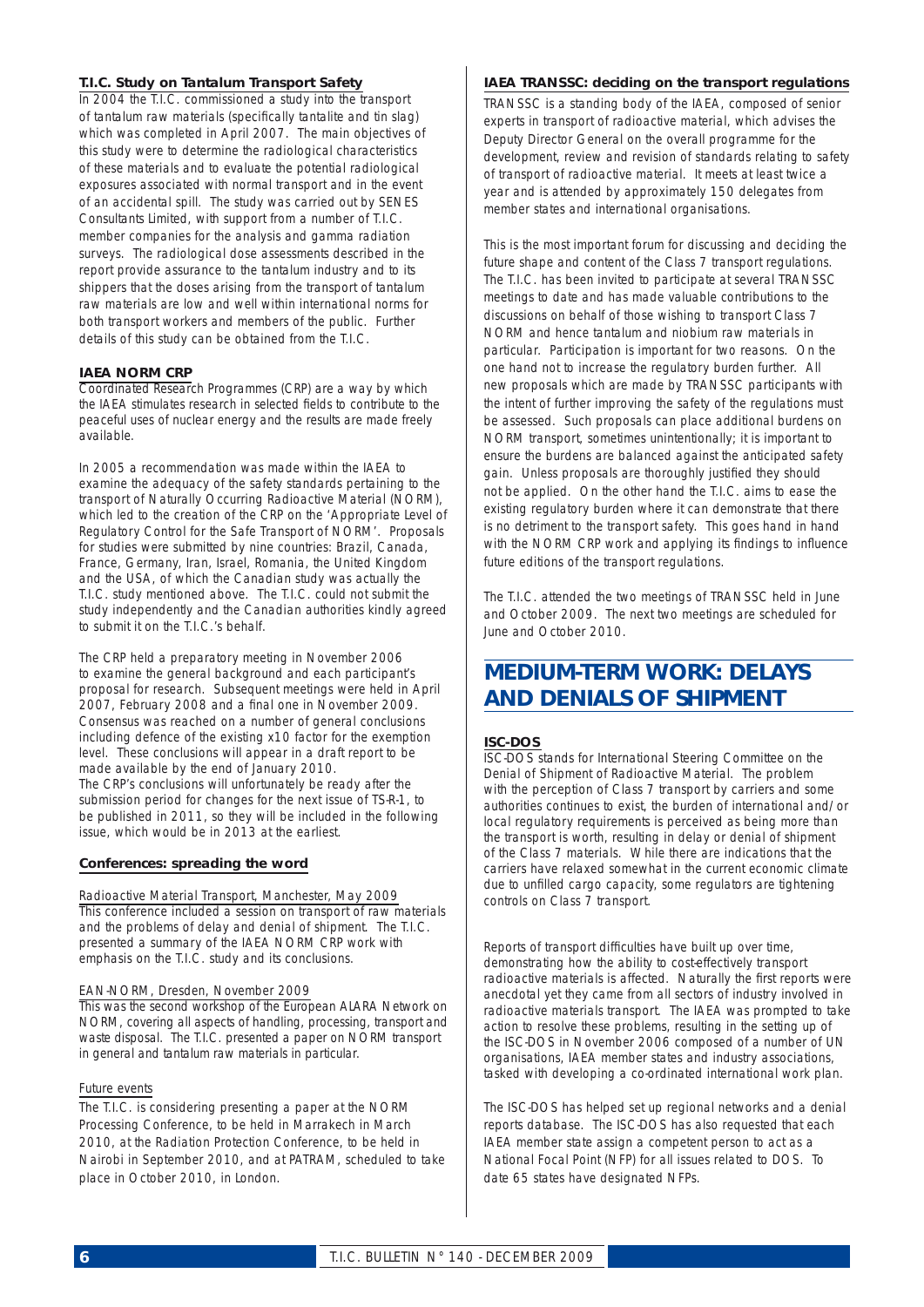Thanks to initiatives by ISC-DOS members, a dedicated website is being established, the ISC-DOS is studying how a Communication Campaign might be applied, a free e-learning package for Class 7 transport is nearing completion and various forms of transport maps have been prepared.

In order to better understand the detail of this problem and be able to tackle the key issues causing delay and denial, factual information is required. Shared among T.I.C. members is a wealth of experience in delays and denials: it can not be understated how important it is for the members to provide accurate and detailed reports of their experience in order that a fuller picture can emerge.

The ISC-DOS will however not be allowed by the IAEA to run indefinitely as a drain on its resources. It has a mandate to resolve this problem and within a realistic time frame. If industry, including T.I.C. members, does not contribute to resolving this, then the ISC-DOS will ultimately be disbanded. The ISC-DOS is a unique vehicle and opportunity for the T.I.C. members to help themselves; if insufficient information is received to resolve delay/denial, the industry will only have itself to blame.

Further reading can be done at:

http://www-ns.iaea.org/tech-areas/radiation-safety/denial-ofshipment.htm

The T.I.C. attended the fourth ISC-DOS meeting in January 2009. The next meeting is scheduled for February 2010.

### **Regional Networks**

The ISC-DOS has established five regional networks: Africa (English-speaking), Africa (French-speaking), Asia, Mediterranean and South America. A sixth network (Europe) was proposed, but at its first meeting in June 2009 it was decided that the European and Mediterranean networks should be joined together as the benefits would outweigh the problems arising from such a large group. The South American network was the first to be established in July 2007 and has developed good connections. For example, it succeeded in opening the port of Santos in Brazil to Class 7 transport through dialogue. These networks are in place to facilitate the communication among interested parties and thus speed up the resolution of problems. Each network is led by one or more coordinators who report to the main ISC-DOS meetings and promote an agenda suited to local requirements.

## **Denial Reports Database**

The ISC-DOS recognises that there is no accurate measure of the nature and extent of the problem. The committee's work relies on the commitment of states, international organisations and associations to take action, e.g. encouraging the reporting of instances of delay and denial. To this end the International Maritime Organisation led the way in March 2007 with the creation of a database for collecting information on delay and denial of shipment; this was later adopted by the committee. As of September 2009 it has recorded over 140 reports of which the T.I.C. has contributed nearly 60. A further 50 reports from others are waiting to be added. Nevertheless it is believed that the true extent of denial is still hidden. This is partly because industry continues to find sub-optimal, costly and time consuming solutions to get radioactive materials from one destination to another.

A big thank you is due to all those from the T.I.C. who have submitted information to date, please continue to do so! It is important that more reports for tantalum raw materials are received in order that the problems particular to our industry are taken seriously. Members should report all instances in order that a suitable body of evidence can be obtained. The following are examples of situations which merit reporting:

- refusal by carrier to accept goods for carriage;
- requirement for significant additional and onerous administration, including the need to produce any certificates which are not believed to be necessary, relevant or appropriate;
- the quoting of exorbitant prices for carriage;
- additional requirements imposed by ports of call or destination port, whether prior to booking carriage or during voyage;
- unexpected demands by Customs or equivalent authorities en route, leading to short or long delays, impounding or fines;
- requirements particular to a port or local authority, or unusual national requirements which are not common to other countries or international regulations, e.g. licences, permits;
- any other external condition which has a significant impact on the cost, route, carrier availability or effort required to arrange carriage;
- where an alternative routing has had to be found and utilised at significant additional cost or administration.

In September, the NFPs were finally given access to the denials database in order that they can start to analyse and resolve the problems listed. The NFPs have been warned that some information may be commercially sensitive and have been advised to contact the reporting organisation to check what information may be shared with third parties.

## **Communication Campaign**

This campaign was an initiative of the World Nuclear Association (WNA) to investigate how delay and denial might be cured by improving the image of Class 7 transport. The campaign development was handed to a communications consultancy called Tamarisk which started work in 2007 on material for a campaign to inform and, hopefully, change the minds of people who have an influence on shipment of Class 7. The campaign was initially funded by the WNA and in January 2009 the IAEA promised some further funding although Tamarisk has essentially been working pro bono, in the hope of this campaign getting off the ground and receiving more stable funding.

At the January 2009 ISC-DOS meeting Tamarisk gave a comprehensive presentation of the communication work carried out. One of the core messages was 'communication is not just about transmission but also reception'. It recognised that a 'top-down' approach was unlikely to work, instead a package of supporting material for use in a targeted manner ('bottom-up') was being developed. This package could then be employed by separate industries/companies to tackle problem areas particular to them. As part of such a future package were short videos which challenged the usual attitudes towards radioactive materials, which could prove useful in talks with individual transport companies. Funding for using the communications package would be provided by the company wishing to employ it; a question remains over how to handle shared problem areas e.g. Hong Kong.

In September 2009 the IAEA decided to recruit an independent communication consultant to produce a complete toolkit as